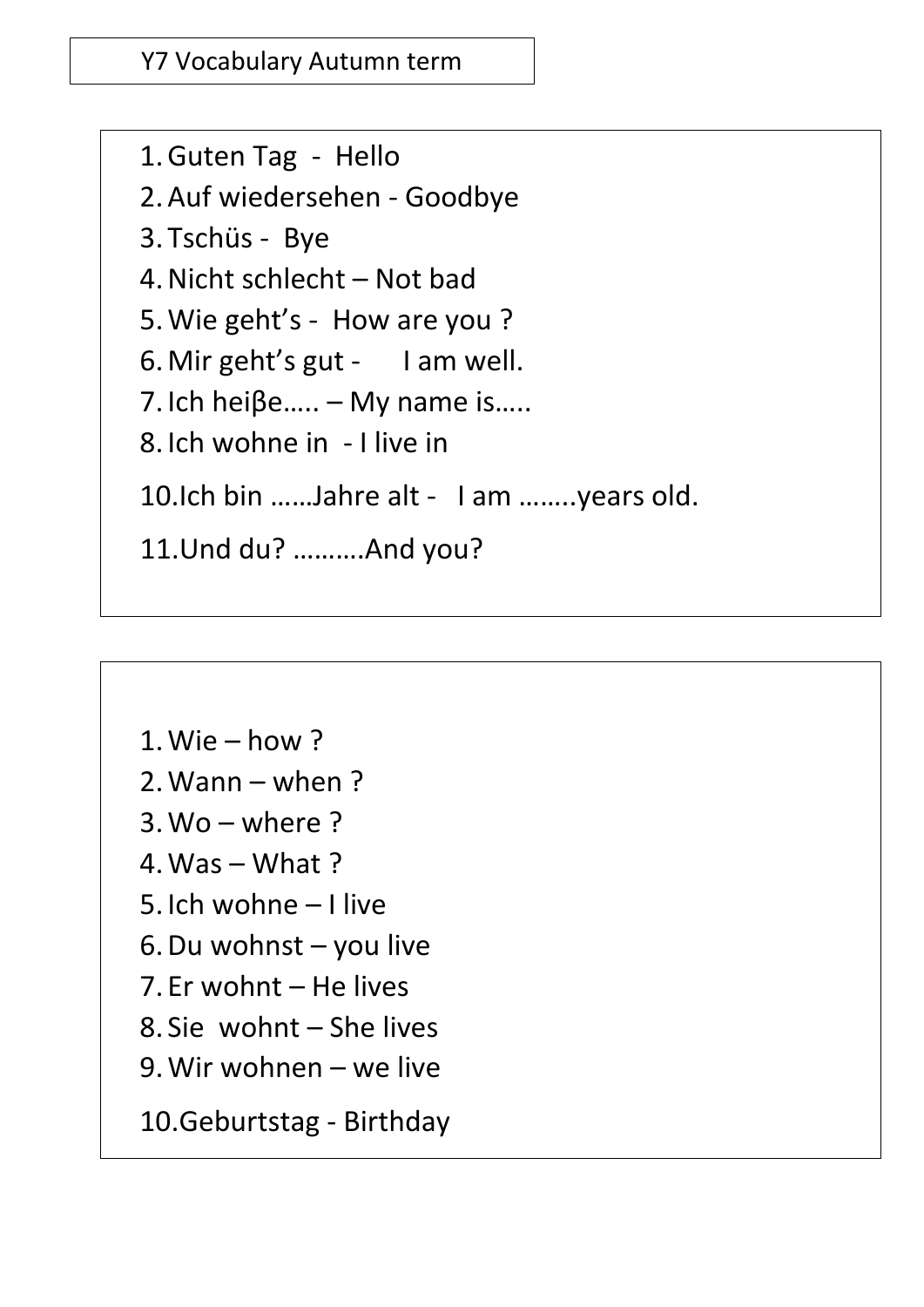1.faul - lazy 2.freundlich - friendly 3. launisch - moody 4. laut - loud 5. lustig - funny 6. und - and 7. aber - but 8. oder -or 9. denn – because 10. gut - good

 $\overline{a}$ 

1. ich habe - I have 2. du hast - you have 3. er hat - he has 4.sie hat - she has 5. es hat - it has 6.wir haben – we have 7. ihr habt - you have (plural) 8.sie haben - they have 9. Sie haben - You have (polite form) 10. haben – to have